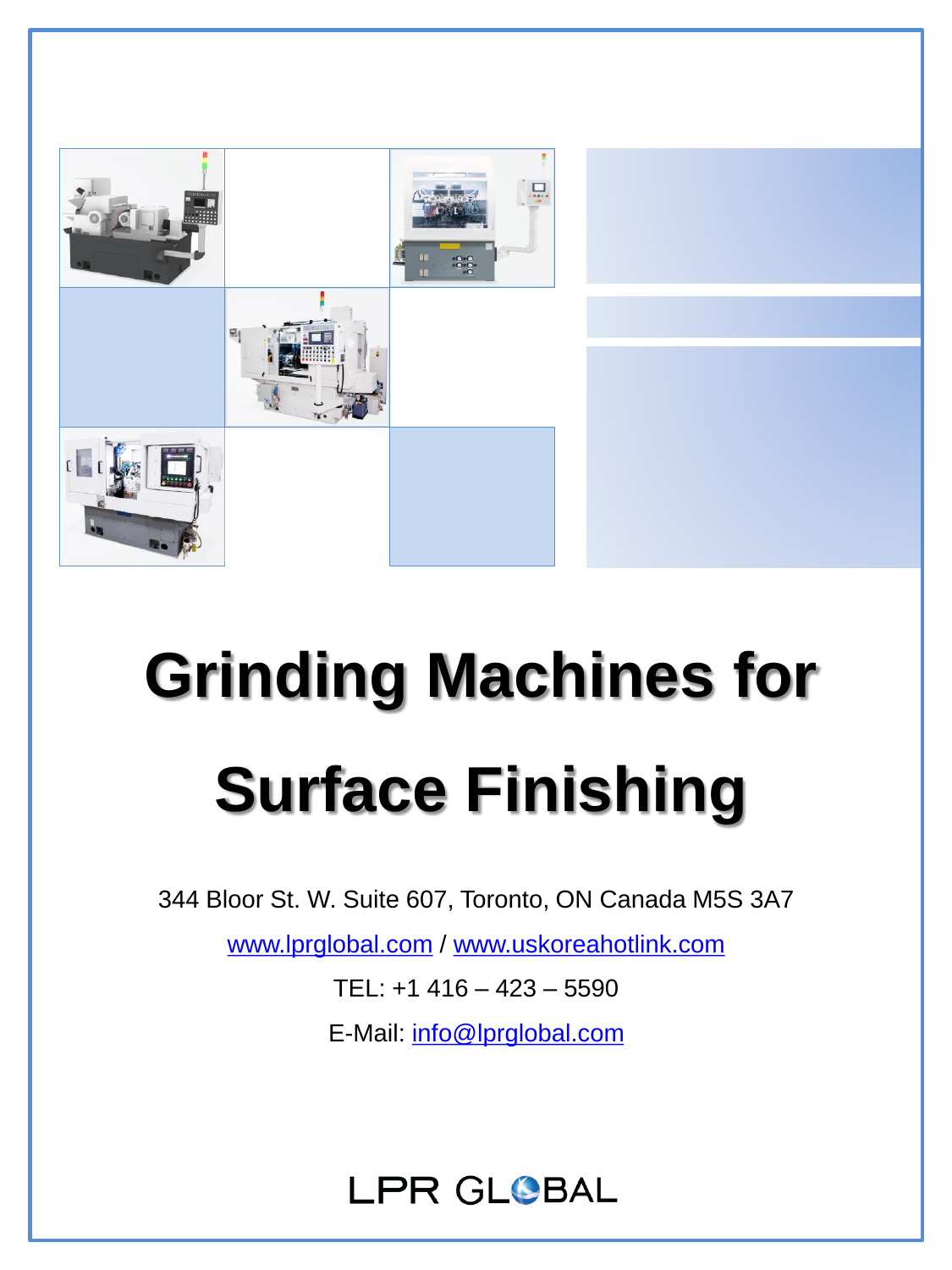#### **- Grinding Machine**

# **Internal Grinding Machine**

#### **Internal Grinder (SGI-200 W)**

- $\checkmark$  Grinding Type : NC Oscillation or Plunge
- ✓ Workpiece Mounting : Diaphragm or hydraulic chuck
- $\checkmark$  OD Range: 90 220
- $\checkmark$  Machining Width Range: 20 80
- $\checkmark$  Machining Bore Range: 60 200
- $\checkmark$  Loading: Double arm by servo
- ✓ Dress Type: Fixed rotary by hydraulic
- ✓ Spindle Rotating Angle: ±1°/-2 to +30°
- ✓ Spindle Height: About FL 1200
- ✓ Work Spindle RPM : 4000 RPM Max
- ✓ Cross Slide: AC Servo 3.5kW
- ✓ G.W. Table: AC Servo 3.5kW
- ✓ Main Drive: AC Servo 7.0kW
- $\checkmark$  Hydraulic: 1.5kW 4P AC motor
- $\checkmark$  G.W.: High frequency spindle

#### ◆ **Internal Grinder (SGI-200)** *Equipment Image*

- $\checkmark$  Grinding Type : NC Oscillation or Plunge
- $\checkmark$  Workpiece Mounting : Two-shoe & Magnet chuck (2rolls&1shoe)
- $\checkmark$  Machining Dia. Range: 90 220
- $\checkmark$  Machining Width Range: 20 80
- $\checkmark$  Machining Bore Range: 60 200
- $\checkmark$  Loading: Flow type or Cassette type
- $\checkmark$  Dress Type: Up-down type with point (rotary) diamond dresser
- ✓ Spindle Rotating Angle: ±1°/-2 to +30°
- ✓ Spindle Height: About FL 1050
- ✓ Work Spindle RPM : 220 – 800rpm / 500 – 2000rpm
- ✓ Cross Slide: AC Servo 1.5kW
- ✓ G.W. Table: AC Servo 3.0kW
- ✓ Work Spindle: 1.5kW 4P motor
- ✓ G.W. (Belt Drive): 7.5kW 2P AC motor





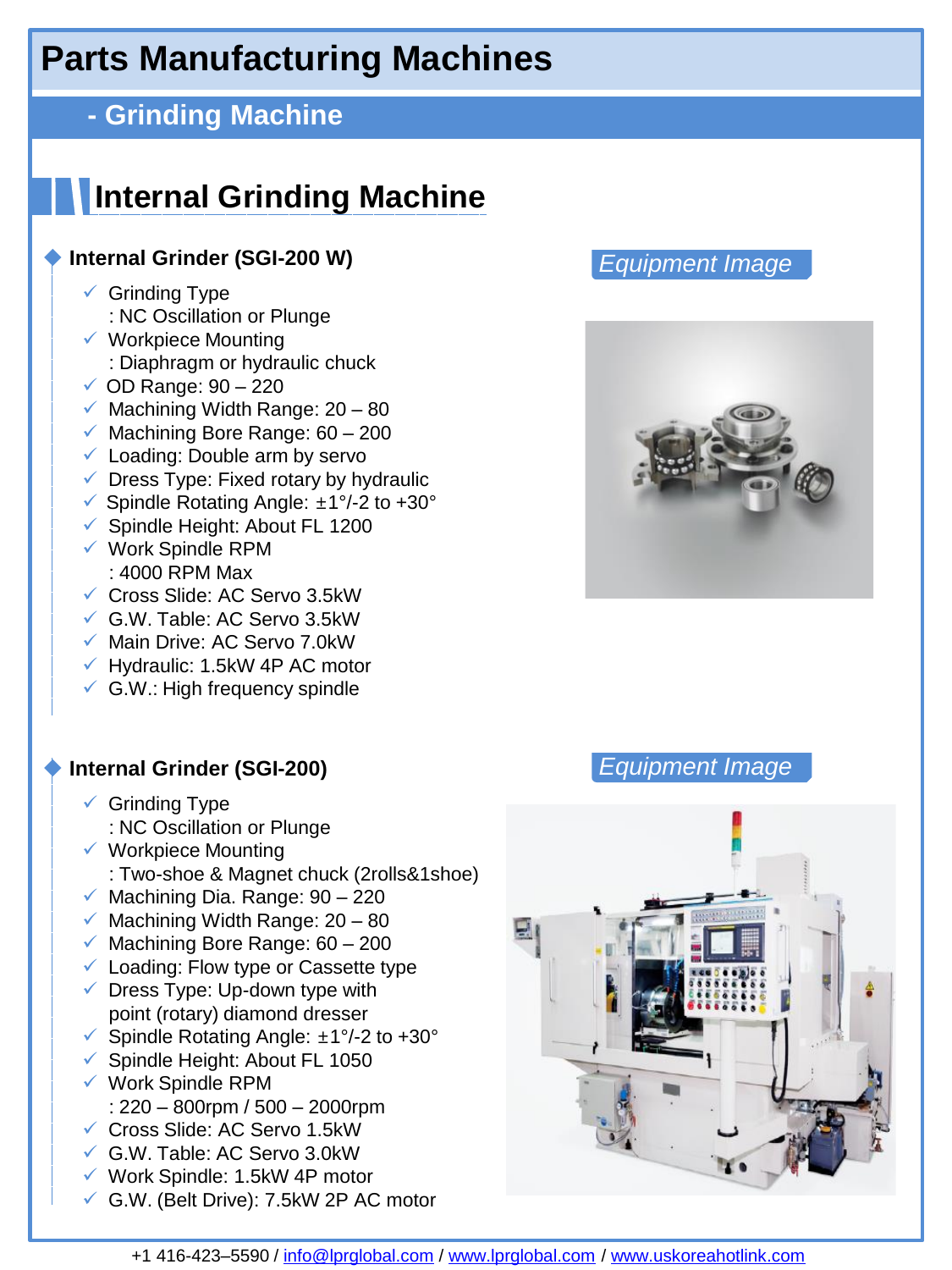## **- Grinding Machine**

# **Internal Grinding Machine**

#### **Internal Grinder (SGI-120)**

- $\checkmark$  Grinding Type : NC Oscillation or Plunge
- ✓ Workpiece Mounting
- : Two-shoe & Magnet chuck (2rolls&1shoe)
- $\checkmark$  Machining Dia. Range: 20 120
- $\checkmark$  Machining Width Range:  $5 40$
- $\checkmark$  Machining Bore Range: 12 100
- ✓ Loading: Flow type or Cassette type
- $\checkmark$  Dress Type: Up-down type with point (rotary) diamond dresser
- ✓ Spindle Rotating Angle: ±1°/-2 to +30°
- ✓ Spindle Height: About FL 1050
- ✓ Work Spindle RPM : 220 – 800rpm / 500 – 2000rpm
- ✓ Cross Spindle Stroke: 125
- ✓ Cross Slide: AC Servo 1.5kW
- ✓ G.W. Table: AC Servo 1.5kW
- ✓ Work Spindle: 1.5kW 4P motor
- ✓ G.W. (Belt Drive): 7.5kW 2P AC motor

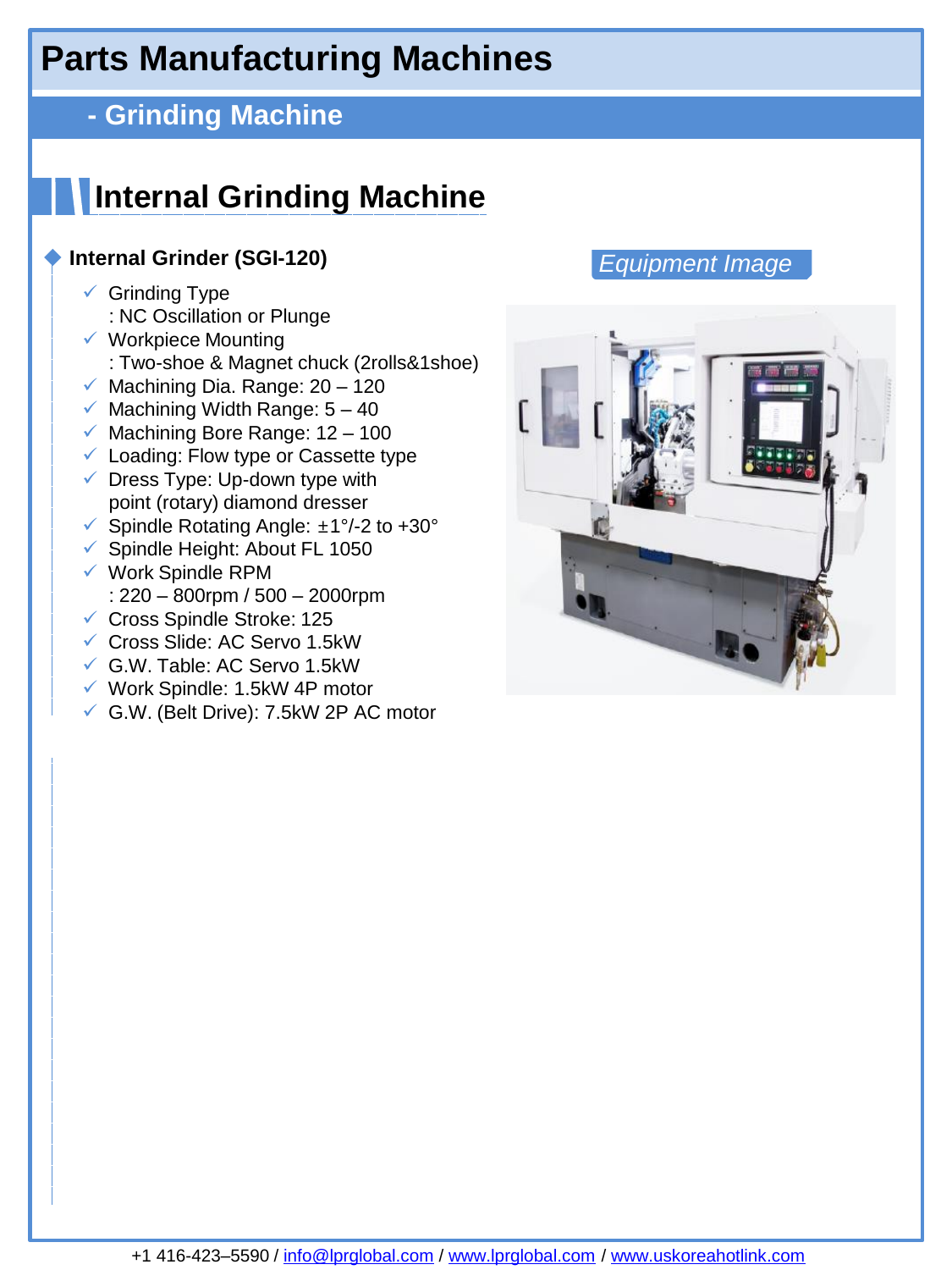### **- Grinding Machine**

# **External Grinding Machine**

#### **External Grinder (SGE-400)**

- ✓ Grinding Type: NC Controlled Plunge
- ✓ Workpiece Mounting : Two-shoe & Magnet chuck
- $\checkmark$  Machining Dia. Range: 10 65
- $\checkmark$  Machining Width Range: 6 50
- $\checkmark$  Loading: Single or double arm type
- $\checkmark$  Dresser: Forming dresser spindle
- ✓ Spindle Angle Range: -6 to +35°
- $\checkmark$  Grinding Spindle : Hydrostatic or Rolling bearing type
- ✓ Spindle Height: About FL 1150
- $\checkmark$  Work Spindle RPM: 150 1800rpm
- ✓ Grinding Wheel Spindle: Max. 2500rpm
- ✓ G.W.: 510(450)(D) x 50(W) x 304.8(B)mm
- ✓ G.W. Table: AC Servo 1.5kW
- ✓ Dress Table: AC Servo 1.5kW
- ✓ Spindle Drive: 1.5kW 4P AC motor
- ✓ G.W. (Belt Drive): 7.5kW 4P AC motor

#### ◆ **External Grinder (SGE-500)** *Equipment Image*

- ✓ Grinding Type: NC Controlled Plunge
- ✓ Workpiece Mounting : Two-shoe & Magnet chuck
- $\checkmark$  Machining Dia. Range: 20 100
- $\times$  Machining Width Range: 10 50
- $\checkmark$  Loading: Single or double arm type
- ✓ Dresser: Forming dresser spindle
- ✓ Spindle Angle Range: -6 to +35°
- $\checkmark$  Grinding Spindle : Hydrostatic or Rolling bearing type
- ✓ Spindle Height: About FL 1150
- $\checkmark$  Work Spindle RPM: 150 1800rpm
- ✓ Grinding Wheel Spindle: Max. 2200rpm
- ✓ G.W.: 510(D) x 50(W) x 304.8(B)mm
- ✓ G.W. Table: AC Servo 3.0kW
- ✓ Dress Table: AC Servo 1.5kW
- $\checkmark$  Spindle Drive: 1.5kW 4P AC motor
- ✓ G.W. (Belt Drive): 11kW 4P AC motor
- ✓ Roll Dresser: 0.75kW 2P AC motor





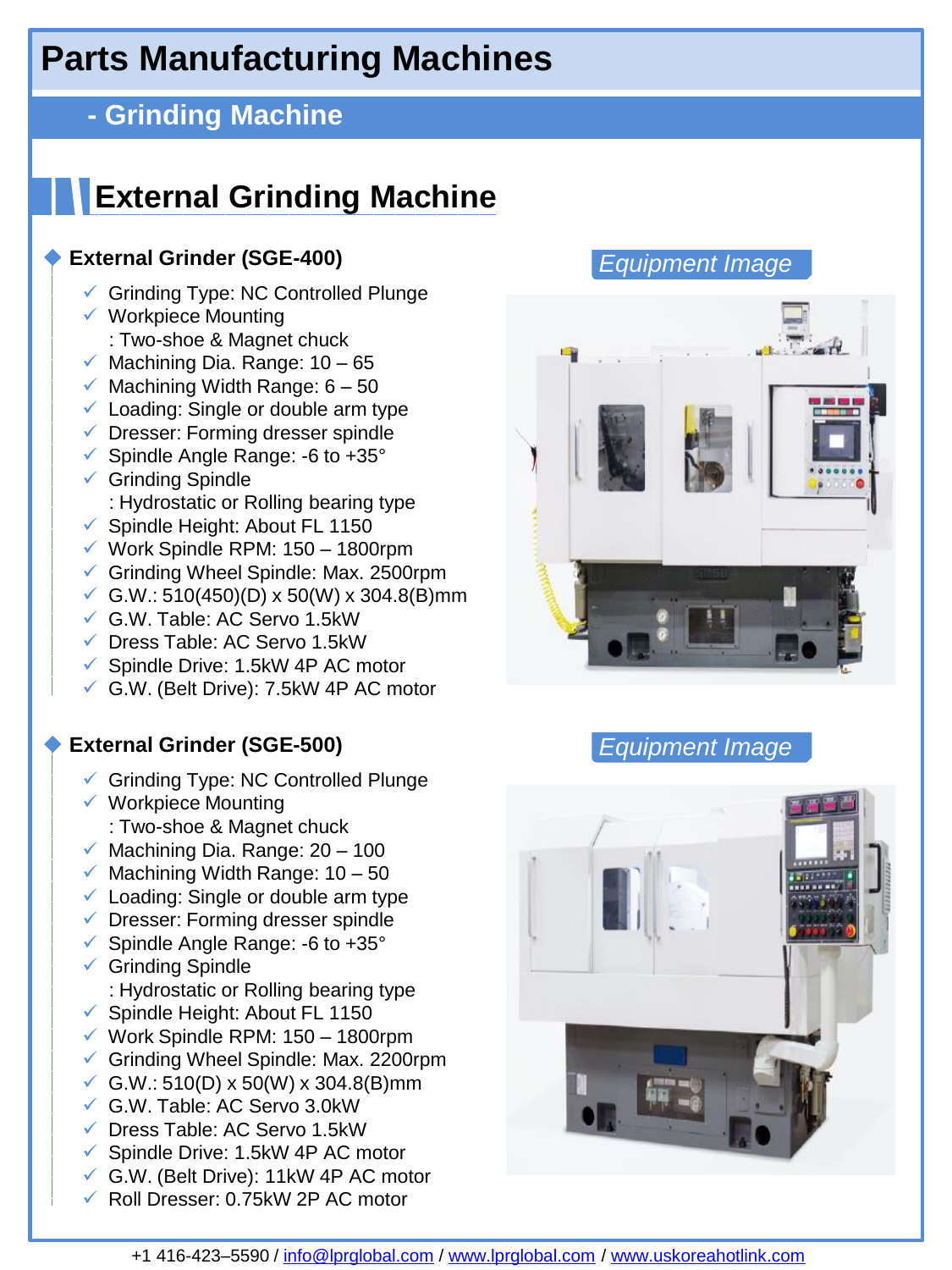## **- Grinding Machine**

# **Grinding Machine**

#### ◆ **Rib Grinding Machine (SGTR-200)**

- ✓ Grinding Type: NC Controlled Plunge
- ✓ Workpiece Mounting : Two-shoe & Magnet chuck
- $\checkmark$  Machining Dia. Range: 30 100
- $\times$  Machining Width Range: 10 55
- $\checkmark$  Loading: Single or double arm type
- $\checkmark$  Dresser: Point traverse type
- ✓ Spindle Angle Range: 0 to +25°
- $\checkmark$  Grinding Spindle : High frequency spindle or belt spindle
- ✓ Spindle Height: About FL 11000
- $\checkmark$  Work Spindle RPM: 400 1200rpm
- ✓ Stone Spindle RPM: Max. 9000rpm
- ✓ G.W.: 160(OD) x 12(W) x 50.8(B)mm
- ✓ G.W. Table: AC Servo 1.5kW
- ✓ Dress Table: AC Servo 1.5kW
- ✓ Spindle Drive: 1.5kW 4P AC motor

#### ◆ **Grinding Machine for T/R (SGRB-350(250))** *Equipment Image*

- $\checkmark$  Machining Type
	- : Pressing upper ring + Lower ring, Idle carrier
- $\checkmark$  Machining Dia. Range : 5 – 25 (4 – 15)
- $\checkmark$  Machining Length Range :  $10 - 45 (6 - 30)$
- $✓ R Range: Max. R350 (R50 230)$
- ✓ Speed Control : Differential drive gear
- ✓ Main Spindle
	- :  $100 400$  (165 650)rpm
- $\checkmark$  Carrier Speed: 1.5 9rpm
- ✓ Pressing Power : Max. 2500kg (Max. 1500kg)
- ✓ Main Motor
	- : 11kW 6P (5.5kW 4P) AC motor
- ✓ Differential Motor
	- : 0.4kW 4P stepless





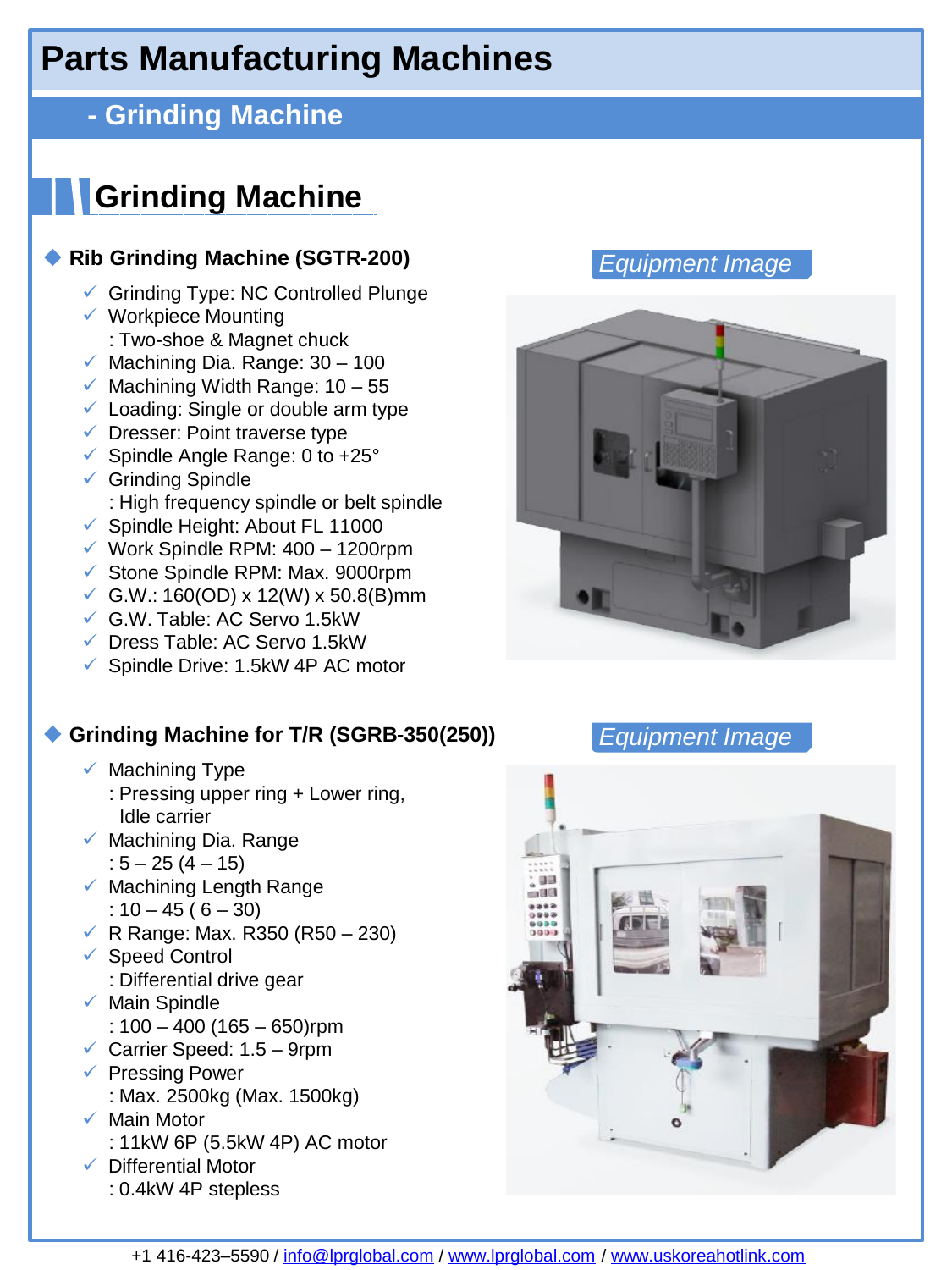## **- Grinding Machine**

# **Grinding Machine**

#### **Screw Grinding Machine (SGS-1000)**

- $\checkmark$  Machining Type: Plunge
- ✓ Workpiece Mounting : Center (BRG. Housing support)
- $\checkmark$  Machining Dia. Range: Max. 350
- $\checkmark$  Machining Length Range : Max. 950 (G/W width: based on 50)
- $\checkmark$  Pitch Range: 0 360
- $\checkmark$  Loading: Manual
- ✓ Dresser
	- : 2-Axis point (rotary) diamond dresser
- $\checkmark$  G.W. Tilting:  $\pm 40^\circ$
- $\checkmark$  G.W. Diameter
- : O.D. Ø 500, I.D. Ø 203 (max. 50W)
- ✓ Work Spindle Speed: 0.2 100rpm
- ✓ Dress Feed Slide Stroke: 80mm

#### ◆ **Vertical Double Disc Grinding (SGDV-585)** *Equipment Image*

- ✓ Grinding Type: Rotary Carrier
- $\checkmark$  Machining Dia. Range : Max. 135
- $\checkmark$  Machining Width Range : Max. 50
- ✓ G.W.: 585(OD) x 75 (W) x 195(B)
- $\checkmark$  Wheel Speed: 300 900rpm
- ✓ Carrier Size: O.D. 820
- $\checkmark$  Carrier Speed: 0 10rpm
- $\checkmark$  Space Between Wheels: 80
- ✓ Dresser
	- : Swing arm type point dresser
- $\checkmark$  G.W. Motor: 22kW 4P
- ✓ Carrier Motor: Hydraulic
- ✓ G.W. Feed Motor: 2.0kW AC servo



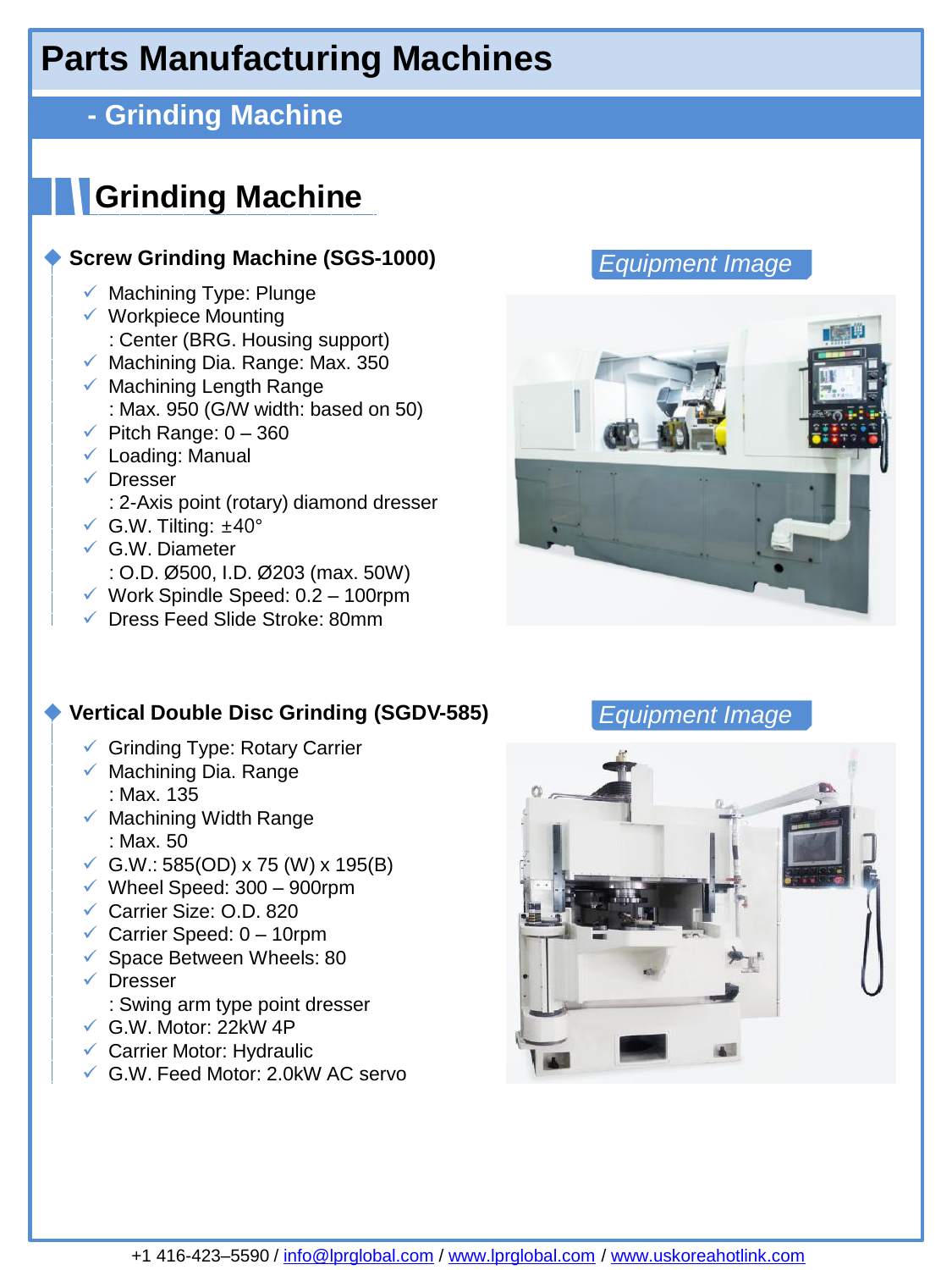## **- Grinding Machine**

# **Grinding Machine**

#### **Vertical Double Disc Grinding (SGDV-360)**

- $\checkmark$  Grinding Type: In-feed
- $\checkmark$  Machining Dia. Range: Max. 60
- $\times$  Machining Width Range: Max. 40
- $\checkmark$  G.W.
	- : 355(305)(OD) x 205 x 50T(CBN: 3T)
- ✓ Wheel Speed : Max. 1800rpm (inverter C.W. / C.C.W.)
- $\checkmark$  Loading: Swing arm (carrier)
- $\checkmark$  Space Between Wheels: 100
- ✓ Dresser: Rotary dresser
- $\checkmark$  G.W. Motor: 7.5kW 4P x 2 sets
- $\sqrt{R/D}$  Rotating: 0.9kW speed variable
- $\checkmark$  Index Carrier: 1.0kW AC servo
- ✓ Work Drive: 0.4kW AC servo x 2 sets
- $\checkmark$  G.W. Feed: 0.4kW AC servo x 2 sets
- $\checkmark$  Loading: 0.5kW AC servo

#### ◆ **Horizontal Double Disc Grinding (SGDH-760)** *Equipment Image*

- $\checkmark$  Grinding Type
	- : Rotary carrier or Through-feed
- $\checkmark$  Machining Dia. Range: Max. 180
- $\checkmark$  Machining Width Range: Max. 70
- ✓ G.W.: 760(O.D.) x 80 x 270
- $\checkmark$  Wheel Speed: Max. 700rpm
- ✓ Carrier Size: Max. 1050
- $\checkmark$  Carrier Speed: 0.5 3rpm
- $\checkmark$  Space Between Wheels: 130
- $\checkmark$  Dresser: Swing arm type point dresser
- $\checkmark$  G.W. Motor: 30kW 4P
- $\checkmark$  Carrier: 0.75kW 4P
- $\checkmark$  Dresser: 0.1kW 4P (speed control)
- ✓ G.W. Feed: 1.0kW AC servo
- ✓ G.W. Cover: 0.1kW 4P





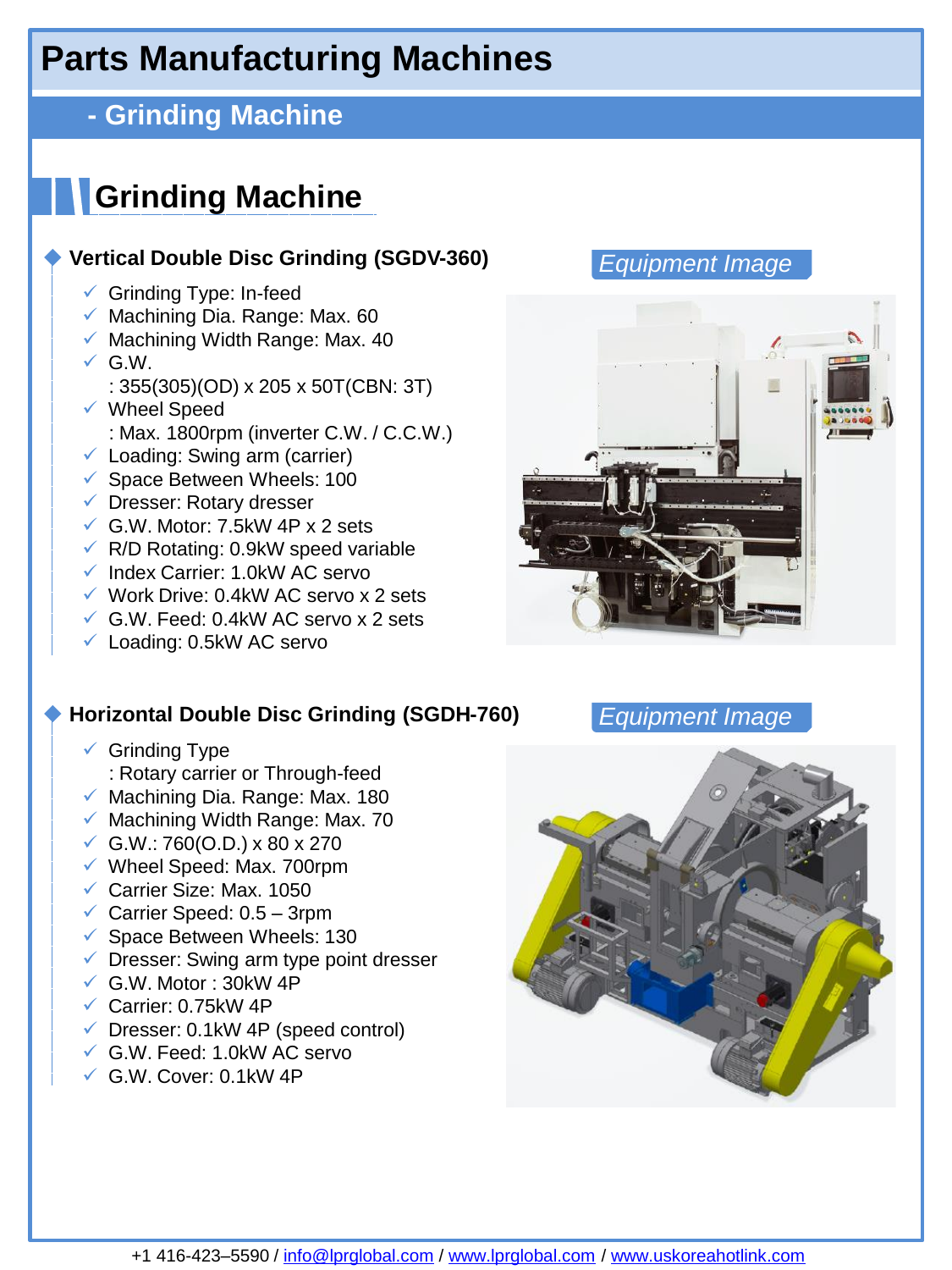## **- Grinding Machine**

# **Grinding Machine**

#### **Internal/External Complex (SGI-40N)**

- $\checkmark$  Grinding Type: Plunge & I.D. feeding
- $\checkmark$  Chucking Type: Collet type
- $\checkmark$  Machining Dia. Range: 3 15
- $\checkmark$  Machining Width Range: Max. 60
- ✓ I.D. Spindle: High frequency driven spindle
- $\times$  I.D. Max. rpm: 105000
- ✓ Work Spindle: Rolling bearing or Hydrostatic type
- $\checkmark$  Work Drive: Built-in motor type (max. 4000rpm)
- $\checkmark$  Loading: Multi-axis mini robot
- ✓ Dresser: Rotary dresser
- ✓ ID G.W. Slide: AC servo 1.0kW
- ✓ ID Cross Slide AC servo 1.0kW
- $\checkmark$  Face: AC servo 1.0kW (oscillation & feed)



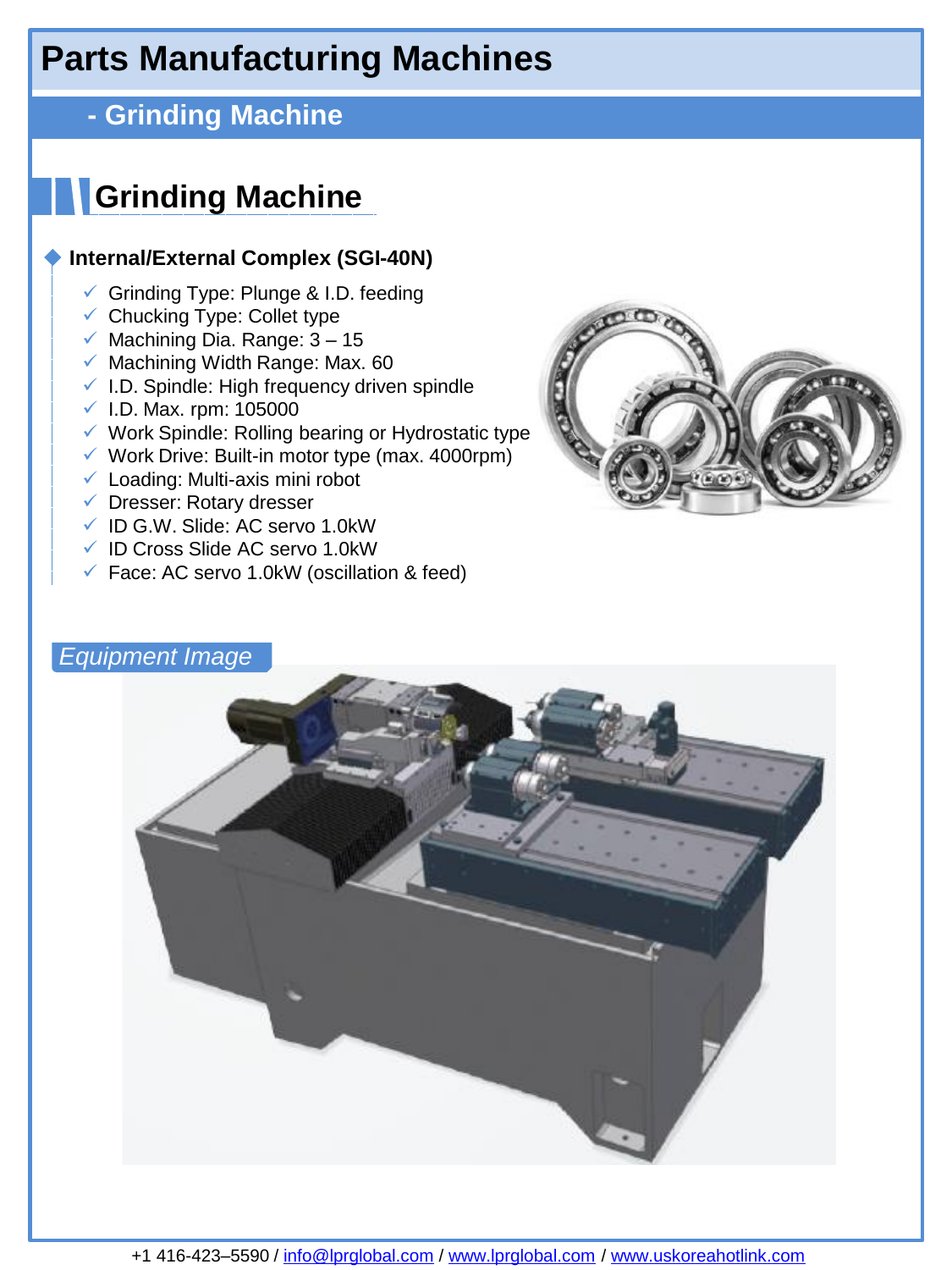## **- Lapping Machine**

# **Lapping Machine**

#### **Lapping Machine (SSF-120A/B)**

- $\checkmark$  Machining Type: Oscillating
- $\checkmark$  Workpiece Mounting: Two shoe + Pressure roller
- $\checkmark$  Machining Dia. Range
	- : 15 110 (outer race)
		- $15 90$  (inner race)
- $\checkmark$  Machining Width Range: 6 65
- ✓ Loading: Cassette type
- ✓ Oscillating Unit: Air bearing slide
- ✓ Oscillating Stroke: 0.5/1.0/1.5/2.0/2.5
- $\checkmark$  Oscillating Speed: 300 2000fpm
- ✓ Spindle RPM
	- : Max. 3300rpm (outer race) Max. 2200rpm (inner race)
- ✓ Oscillation Drive: 0.4kW 4P AC motor
- ✓ Spindle Drive:1.5kW 4P AC motor